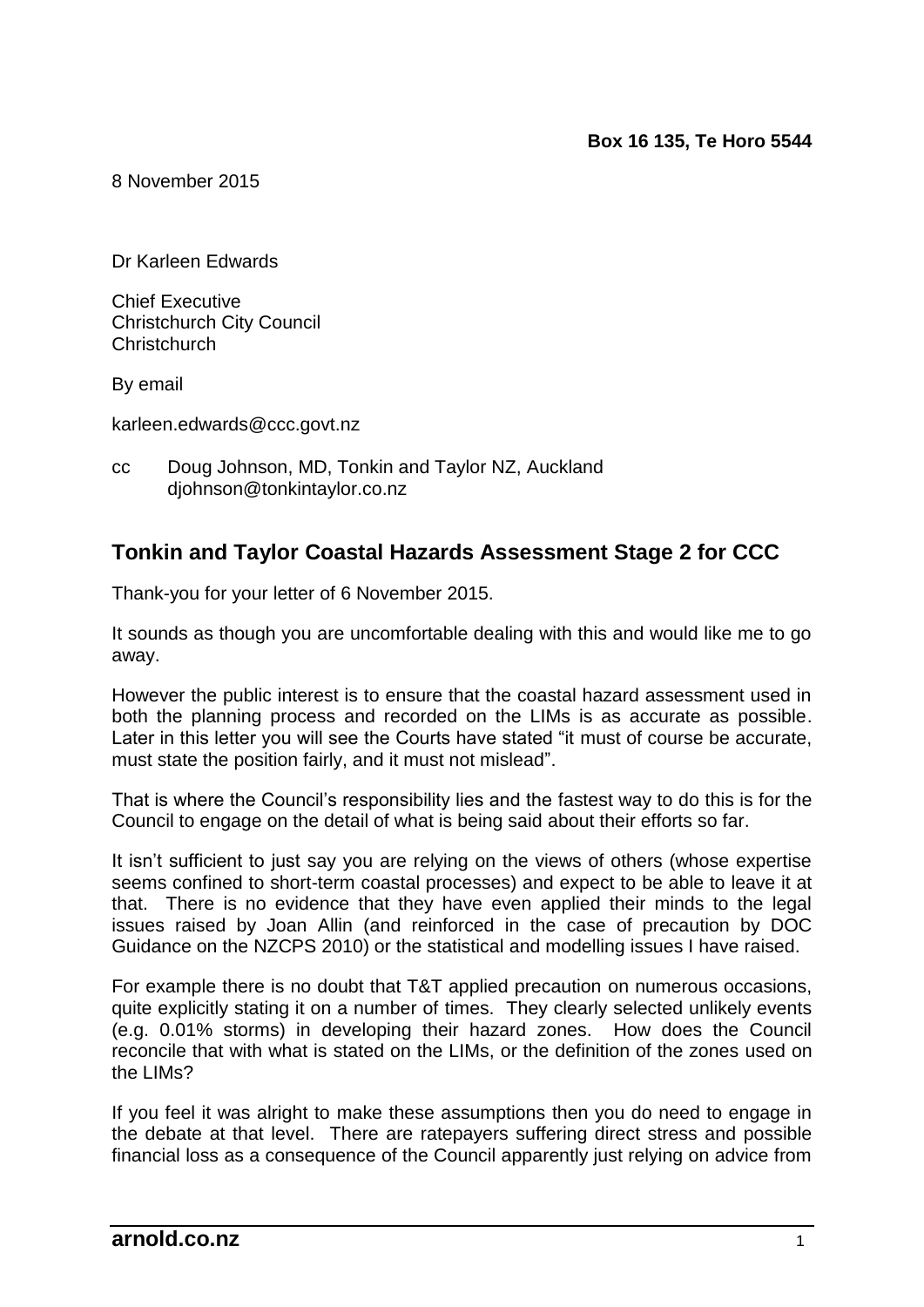people working outside their area of expertise. If they are expert and/or have a different view then let them state it.

T&T for one have been silent on this matter apart from confirming one error and indicating they relied on guidance based on the NZCPS 1994 rather than NZCPS 2010. Surely that alone should cause the Council concern and start it to engage on getting to the bottom of this with people with the required expertise and experience?

I admit that the issue is complex so to aid understanding of my review I've prepared the enclosed two pager summary of it to help the Council and others understand the issues.

Turning to the remaining content of your last letter there are three issues that require comment.

## *Use so far of T&T*

You suggest that the issue of fitness for purpose of T&T's work for use under the RMA lies in the future now that the coastal hazard provisions have been withdrawn from the Christchurch Replacement District Plan.

This is incorrect.

Attachment 1 of my initial letter to you specifically addresses the evidence given by Mr Ivamy of Tonkin and Taylor on behalf of CCC in the earlier stages of the RDP process. This is now reflected in Chapter 5. CCC is right now in the situation where its expert witness has given incorrect evidence materially in my view misleading the hearings panel.

## *LIMs*

You say in your letter that you propose to continue to use the T&T information for the LIMs while a plan change with properly constituted hazard assessment and zones can be put in place. Your suggestion seems to be that once the latter is done this issue will all be cleared up.

If so this means the Council doesn't intend to engage on this issue for the next year or so. On this basis for a brief period in time you will issue adverse LIMs, but after the regulatory process for the plan change and the plan is made operative those properties will likely no longer be deemed to be in erosion hazard zones and there will be no reason for the LIMs to say anything on this matter.

I doubt the Council will find this a particularly tenable public position. I suspect you will be forced to address the T&T issue in respect of the LIMs now despite your view that the "purpose of the LIM is not to become a forum for competing ideas and accordingly we do not think it helpful to reference your report."

I think you will also find that this view is not consistent with your Council's legal obligations in recording information on LIMs. As noted above, these require it to ensure that the information "must of course be accurate, must state the position fairly, and it must not mislead." (see High Court, Weir case para 68 of the Weir interim decision dated 19th December 2013).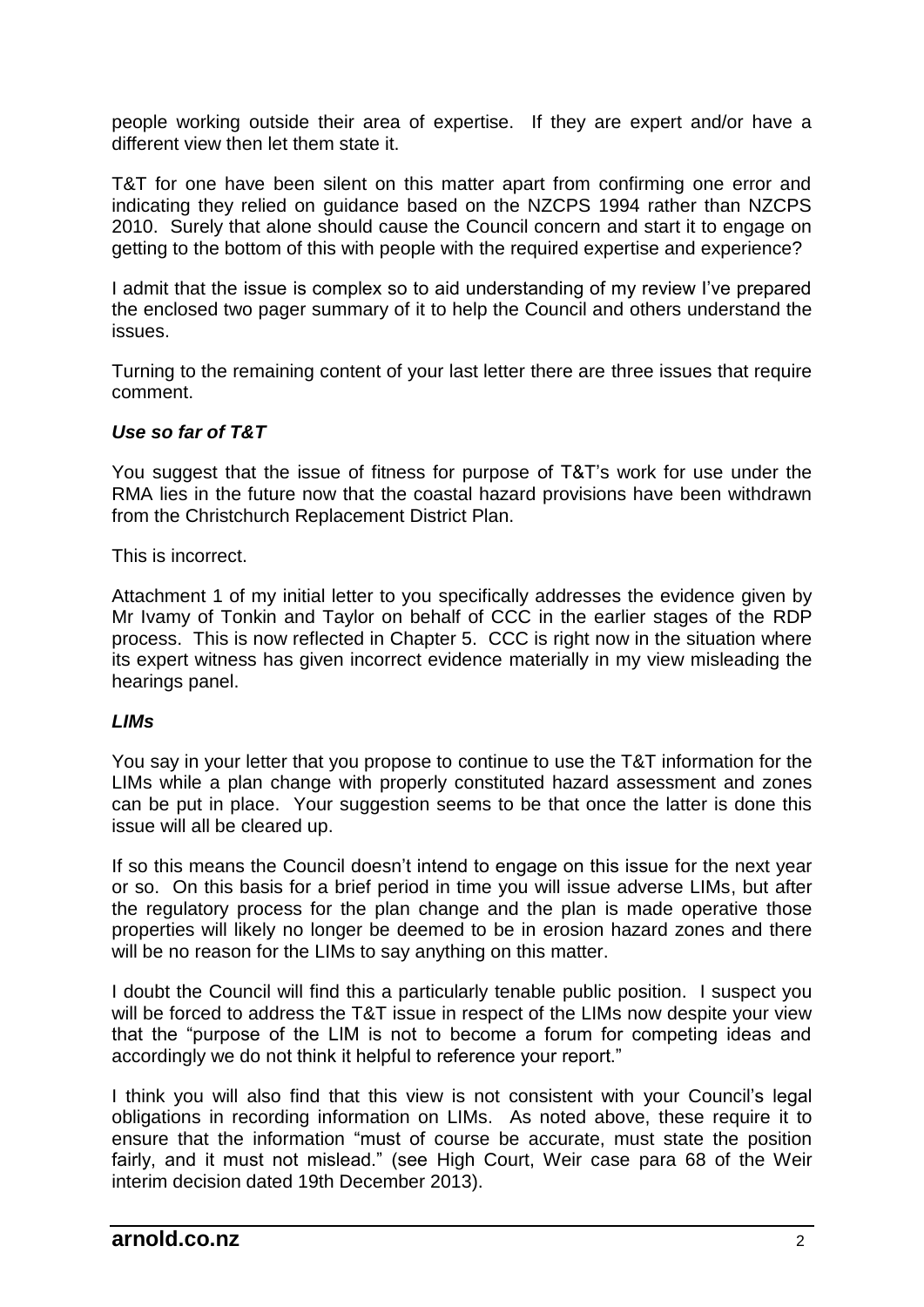In the Christchurch situation your Council is not in a position to be satisfied that the information it possesses meets this test. The information your Council holds has not been put to the test, whether or not you accept the errors I've identified or whether the advisers you are relying on are right or wrong.

You will note that in the Weir case the High Court in its final paragraph (para 74) directed the parties "to confer over appropriate amendments to ensure clarity, fairness and balance." The outcome was that KCDC removed the untested information completely from affected peoples' LIMs (and in their case from the Proposed District Plan).

I frankly think this judgement leaves the Council with no option but to remove the T&T-based information from LIMs until it like KCDC has conferred with appropriate parties to ensure clarity, fairness and balance. This is somewhat different from running the wording past community leaders.

## *My disclaimer*

Disclaimers are common, a point I will return to. But in my case that was then and this is now. My report has now been through a process of specific review for error by both T&T and yourselves. No problems have been identified with it. This allows both your Council and the public at large to put much greater weight on it. This particularly applies to T&T's silence on my piece since, from both your letters to me, you are obviously putting significant store on their views.

You can now use my review with confidence.

What did surprise me though was your progression from my disclaimer to stating "we do not consider your report to be of direct relevance to the information required to be put on a LIM" [emphasis added]. The properties that are affected are defined by T&T 2015 from the probability distribution they put around the future coast line, and the use of "likely" and "potentially" used in the LIM, are directly derived from T&T 2015. It is those issues precisely that I addressed. I'm at a bit of a loss to understand your argument.

Returning to the issue of disclaimers, most firms do this. T&T's from the report in question states:

The report identifies areas susceptible to coastal hazards (inundation and erosion) for the main coastal settlement areas within Christchurch and on Banks Peninsula. As there is always uncertainty inherent within the nature of natural processes and natural events, Tonkin & Taylor gives no warranties of any kind concerning its assessment and estimates, including accuracy, completeness, timeliness or fitness for purpose and accepts no responsibility for any actions taken based on, or reliance placed on them by any person or organisation other than Christchurch City Council.

Tonkin & Taylor excludes to the full extent permitted by law any liability to any person or organisation other than Christchurch City Council for any loss, damage or expense, direct or indirect, and however caused, whether through negligence or otherwise, resulting from any person or organisation's use of, or reliance on this report. [emphasis added]

If T&T 2015 proves to be inaccurate and not fit for purpose this disclaimer makes it clear T&T will not be accountable.